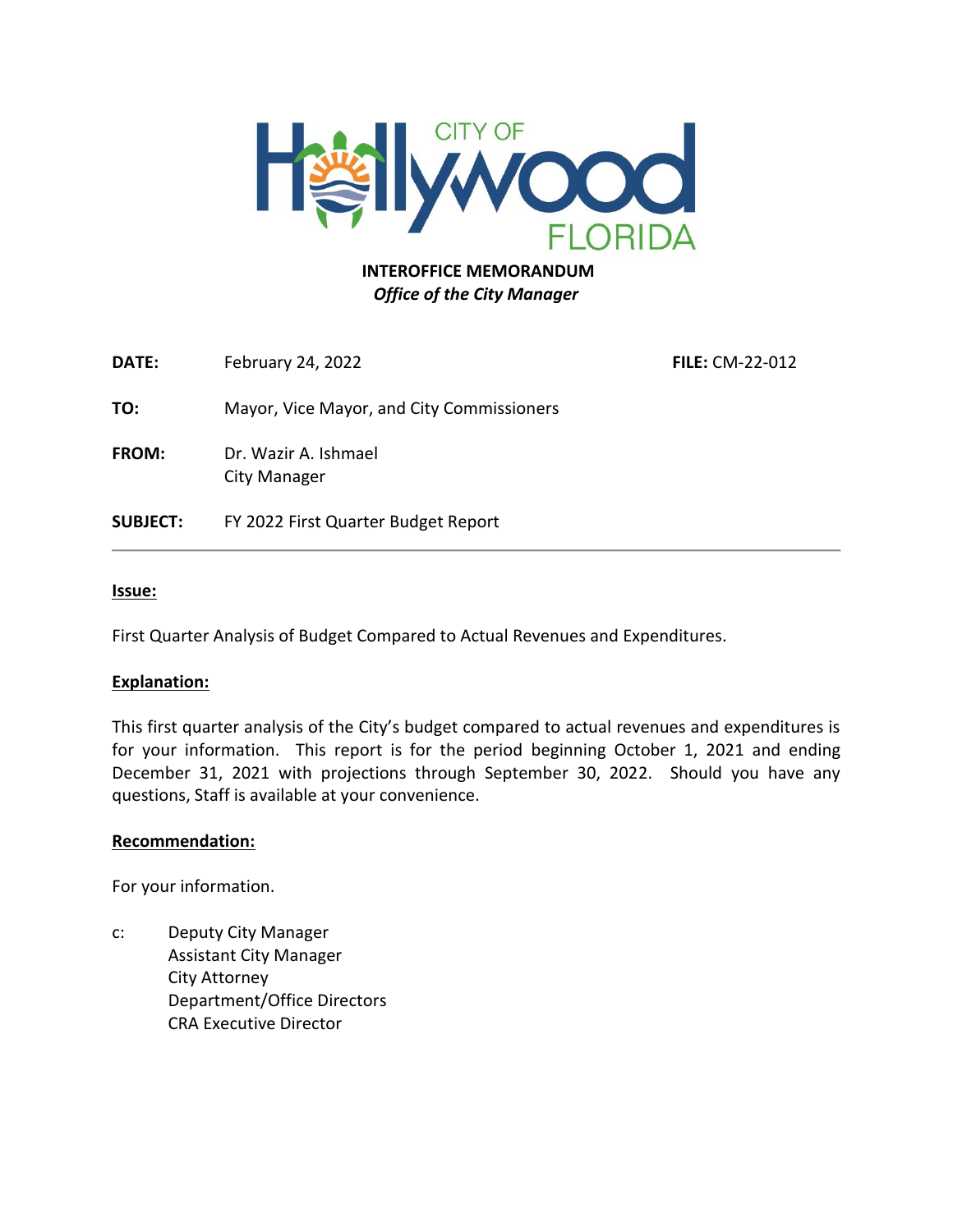

| DATE:        | February 24, 2022                                                    | <b>FILE: OBPM 22-006</b> |  |
|--------------|----------------------------------------------------------------------|--------------------------|--|
| TO:          | Wazir A. Ishmael, Ph.D.<br>City Manager                              |                          |  |
| VIA:         | Adam Reichbach<br>Assistant City Manager, Finance and Administration |                          |  |
| <b>FROM:</b> | Laurette Jean<br><b>Budget Director</b>                              |                          |  |
|              | <b>SUBJECT:</b> Fiscal Year 2022 – First Quarter Budget Projections  |                          |  |

The following report provides an overview of the City's operating revenues and expenditures through December 31, 2021, as compared to budgeted amounts. The purpose of this report is to increase transparency of the City's finances, adjust budget projections based on emerging trends, and proactively respond to unanticipated changes.

### **General Fund Revenue Update**

As of December 31, 2021, approximately 65% of the General Fund revenues have been collected. Based on posted transactions through December 31, 2021, General Fund revenues are projected to have a surplus of \$4.1 million by year-end. General Fund revenues projections are driven by the following revenue sources:

- Property Taxes: 88.3% of property tax revenues have been collected. This is slightly higher than the prior year's collection rate of 87.1% during the same quarter. *Estimated Revenue Gain: Approximately \$1,780,000*
- Franchise Fees: Based on collections to date, franchise fee revenues are anticipated to come in higher than budget. This is primarily due to the increase in FPL rates. *Estimated Revenue Gain: Approximately \$1,415,000*
- Intergovernmental: Two of the major revenue sources in this category include sales tax and state shared revenues. Taking into account the State's optimistic projections with sales tax revenues and our analysis of collections to date, revenue gains are projected in this revenue category.

*Estimated Revenue Gain: Approximately \$493,000*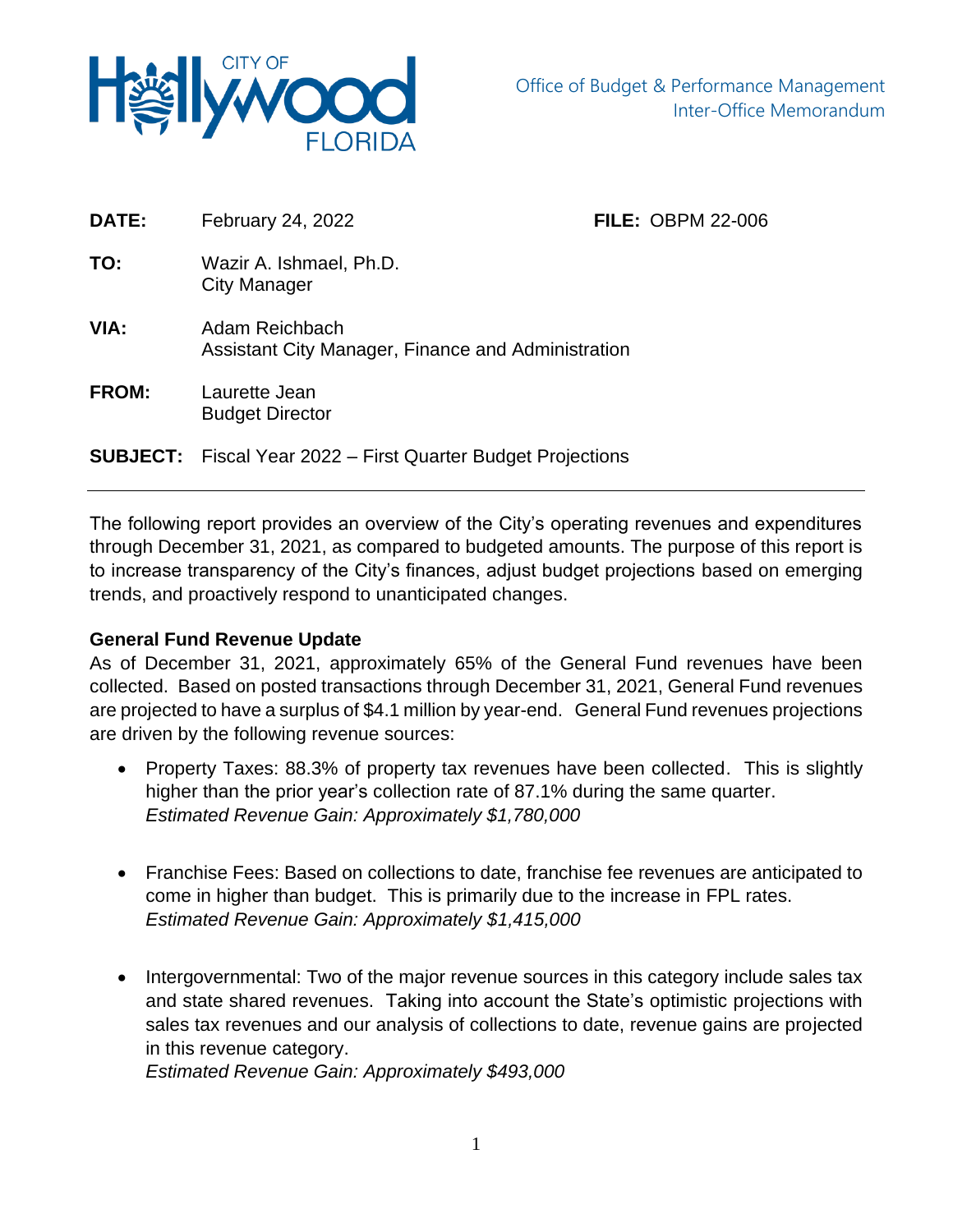• User Charges/Fees: This revenue category consists of user charges and fees collected from individuals in exchange for a particular service or benefit. Most of the large revenue sources in this category are expected to reflect a revenue gain. Parks & Recreation revenues however, are expected to end the year with a revenue loss of approximately \$200,000. The projected loss is related to the lingering effects of the pandemic on park programs.

*Estimated Revenue Gain: Approximately \$248,000*

• Reimbursements: The Finance Department has historically charged an internal fee to all City funds for cash management services. The Revenue Estimating Committee has determined that the method in which the charges are made should be reevaluated as part of the cost allocation study currently underway. For this reason, the first quarter projections assume that the fee will not be charged until an appropriate resolution has been identified.

*Estimated Revenue Loss: Approximately< \$800,000>*

• Miscellaneous: This revenue category contains sources that are not typically included in the adopted budget due to the infrequency of revenue source, difficulty in estimating from year to year, and/or the one-time nature of the revenue source. This category is expected to end the year with a surplus of approximately \$1.2 million resulting from the sale of a City-owned property located on Van Buren Street. *Estimated Revenue Gain: Approximately \$1,200,000*

The table summarizes the General Fund revenue budget compared to projections.

| <b>Revenues</b>                | <b>FY 2022</b><br><b>Amended</b><br><b>Budget</b> | <b>FY 2022</b><br>Projection | <b>Positive</b><br>(Negative)<br><b>Variance</b> |
|--------------------------------|---------------------------------------------------|------------------------------|--------------------------------------------------|
| <b>Property Taxes</b>          | 134,729,401                                       | 136,488,032                  | 1,758,631                                        |
| <b>Franchise Fees</b>          | 12,385,000                                        | 13,800,000                   | 1,415,000                                        |
| <b>Utilities Service Taxes</b> | 20,412,000                                        | 20,369,005                   | (42,995)                                         |
| Licenses & Permits             | 2,275,000                                         | 2,345,344                    | 70,344                                           |
| Intergovernmental              | 15,774,000                                        | 16,267,865                   | 493,865                                          |
| <b>User Charges/Fees</b>       | 45,468,314                                        | 45,717,010                   | 248,696                                          |
| Fines & Forfeitures            | 755,500                                           | 700,526                      | (54, 974)                                        |
| Reimbursements                 | 22,111,329                                        | 21,306,329                   | (805,000)                                        |
| Transfers In                   | 6,722,112                                         | 6,722,112                    |                                                  |
| Miscellaneous & Interes        | 1,697,840                                         | 2,747,333                    | 1,049,493                                        |
| <b>Fund Balance -Other</b>     | 6,322,826                                         | 6,322,826                    |                                                  |
| 17% Reserve                    | 40,980,974                                        | 40,980,974                   |                                                  |
| <b>Total Revenues</b>          | 309,634,296                                       | 313,767,356                  | 4,133,060                                        |

# **Table 1: General Fund Revenue Projections**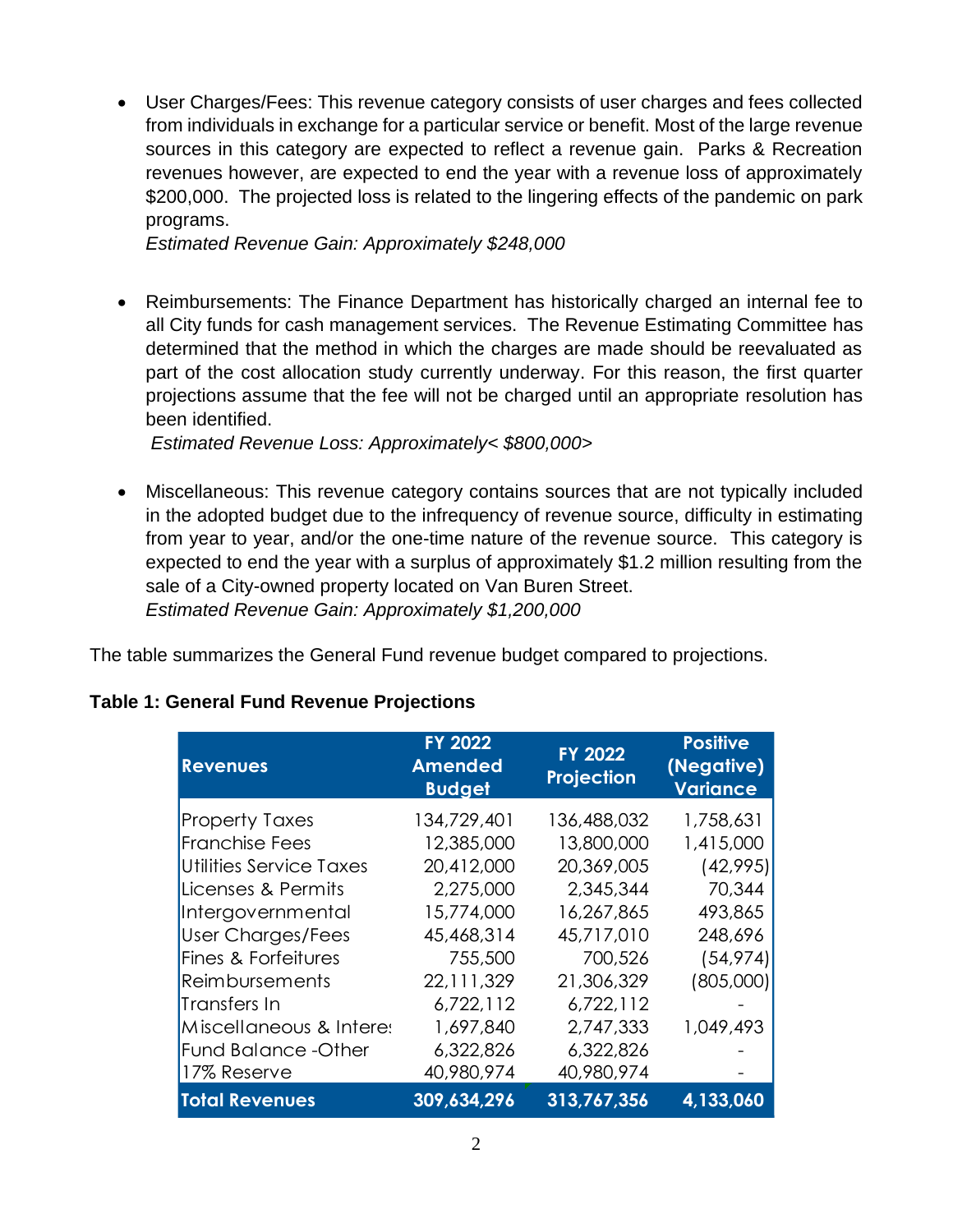# **General Fund Expenditure Update**

Unlike revenues, operating expenditures tend to be more consistent and controllable. As of December 31, 2021, approximately 14% of the General Fund appropriations budget has been expended. The information below highlights a few notable expenditure trends:

- Personnel expenditures are expected to come in under budget primarily due to vacancies during the first quarter of the fiscal year. A few departments experiencing higher than usual vacancies include: the Police Department whose vacancy rate increased from 2% to 8%, the Development Services Department with a vacancy rate of 16%, and Public Works with a vacancy rate of 23%. The vacant positions are actively in the recruitment process and are assumed to be filled by year-end.
- In the operating budget category, training and utilities expenditures are estimated to come in under budget across various departments and offices. Both expenditure types have been effected by the pandemic. Many training opportunities, particularly those that require travel, were reduced and City facility closures have contributed to savings in overall utilities.
- The City continues to maintain 17% fund balance reserves.

Based on the expenditures to date and anticipated expenditures through the end of the fiscal year, the estimated savings in the General Fund by year-end is \$1.2 million.

| <b>Expenditures</b>       | <b>FY 2022</b><br><b>Amended</b><br><b>Budget</b> | <b>FY 2022</b><br>Projection | <b>Positive</b><br>(Negative)<br><b>Variance</b> |
|---------------------------|---------------------------------------------------|------------------------------|--------------------------------------------------|
| <b>Personnel Services</b> | 192,759,365                                       | 192,026,039                  | 733,326                                          |
| Operating                 | 39,522,811                                        | 39,005,510                   | 517,301                                          |
| Capital Outlay            | 306,765                                           | 271,082                      | 35,683                                           |
| Debt Service              | 5,055,156                                         | 5,055,156                    |                                                  |
| Non-Operating             | 31,009,225                                        | 31,009,225                   |                                                  |
| Subtotal                  | 268,653,322                                       | 267,367,012                  | 1,286,310                                        |
| 17% Reserve               | 40,980,974                                        | 40,980,974                   |                                                  |
| <b>Total Expenditures</b> | 309,634,296                                       | 308,347,986                  | 1,286,310                                        |

# **Table 2: General Fund Expenditure Projection**

Overall, the General Fund is expected to end the fiscal year with a net surplus of approximately \$5.4 million. As a reminder, this projection report is based on one quarter of actuals and does not accurately represent the outcome of revenues and expenditures by year end. If all assumptions remain constant and the projected net surplus is realized, the \$5.4 million would be used to close the FY23 budget gap (as we have done in the past).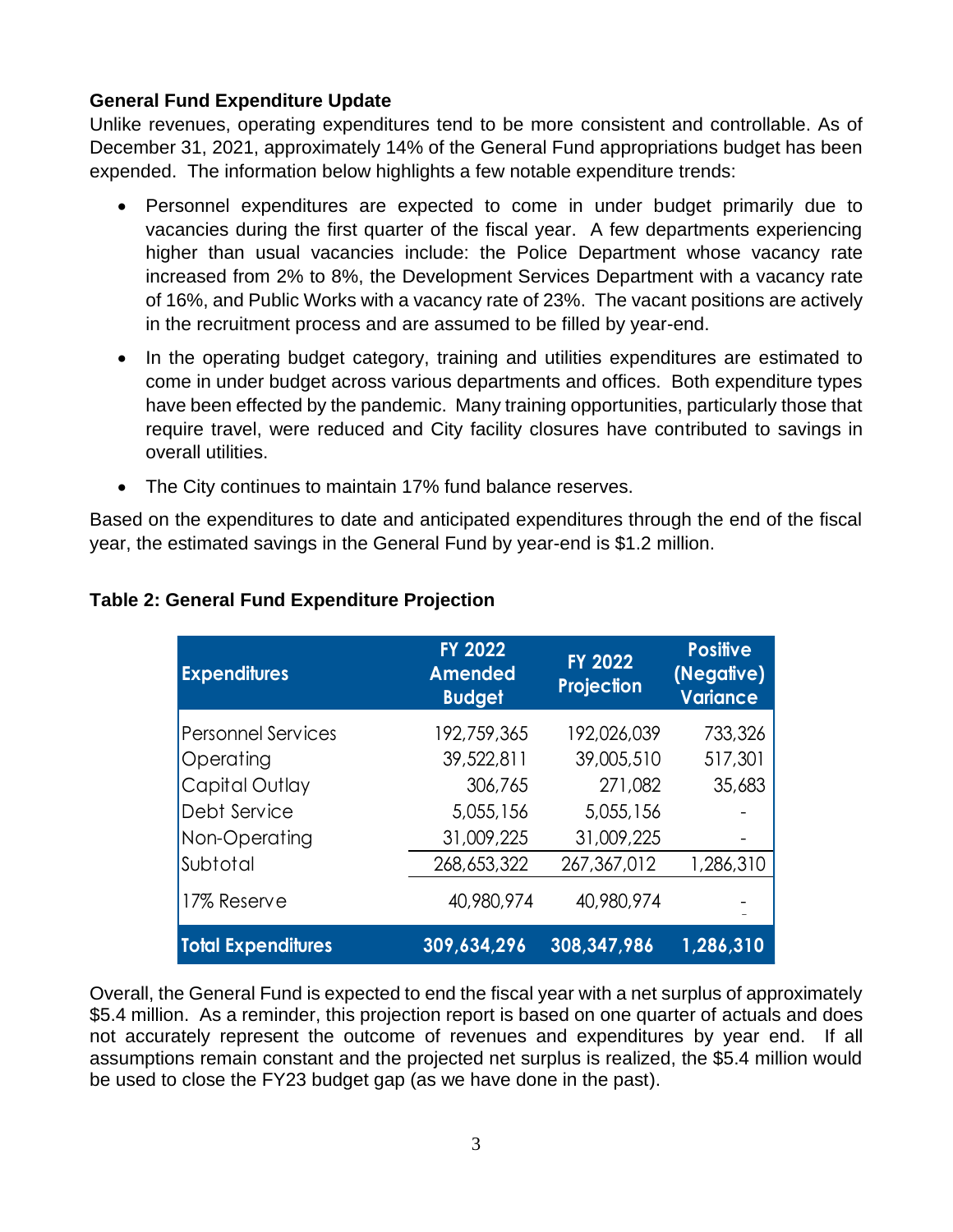## **Building Fund Update**

Building permit revenues (particularly for general permits, plumbing, and air conditioning) are expected to come under budget based on transactions posted to date and past collections during the same period. Building expenditures are expected to come in under budget primarily due to savings in consumable equipment and tools. Overall, the Building Fund is expected to end the fiscal year in the black.

### **Internal Service Fund Update**

The Internal Service Funds consist of the Central Service Fund for services rendered to internal departments (such as IT) and the Insurance Fund (health and risk management). The Central Service Fund is expected to end the fiscal year with an estimated surplus of \$102,437 and the Insurance Fund is expected to end the fiscal year with an estimated surplus of \$2.9 million. Anticipated pharmacy rebates and Medicare Part D rebates contribute to the estimated surplus.

### **Enterprise Funds**

#### *Water & Sewer Utility Fund*

The Water & Sewer Utility Fund continues to experience an increase in aging account receivables compared to the prior fiscal year. On the expenditure side, the Public Utilities Department has 25 vacancies which contribute to the projected operating savings of \$563,933 by year-end. The vacant positions are actively in the recruitment process and are expected to be filled before the end of the year.

Based on outstanding account receivables and projected expenditures savings, it is anticipated that the fund will end the year in a positive position with a net gain of \$2.0 million.

### *Stormwater Fund*

Stormwater revenues and expenditures are anticipated to come in at budget with a net gain of \$82,241. There are no significant variances or fiscal challenges expected through the end of the fiscal year.

### *Sanitation Fund*

The Sanitation Fund is expected to end the fiscal year with a nominal net gain of approximately \$301,362. Similarly to the Water & Sewer Utility Fund, it is challenging to accurately predict revenue collections with the increased aging of account receivables. A review of the aging accounts is underway and as payments are made, we will be able to better determine revenue collections throughout the year.